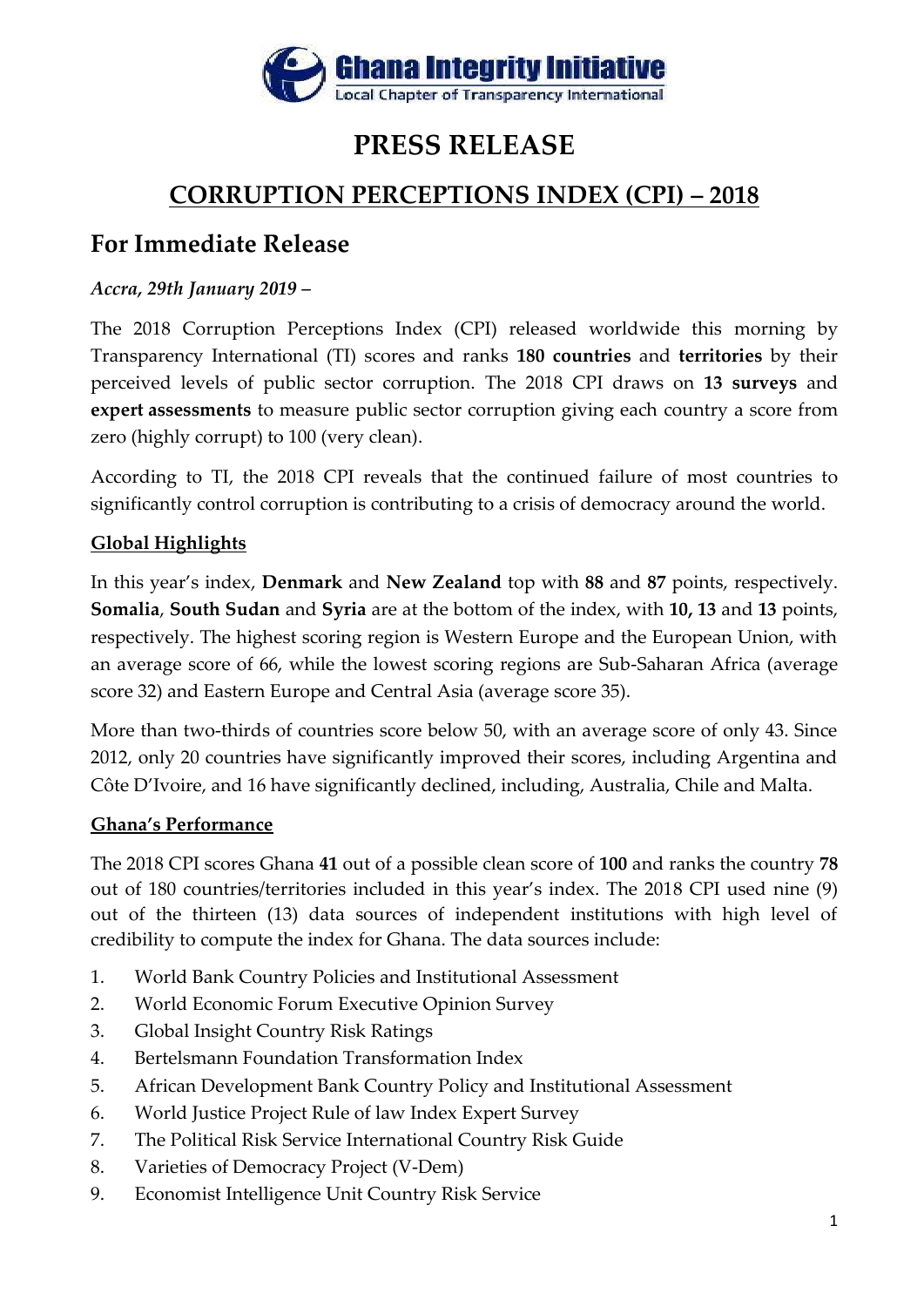

The 2018 CPI score shows that Ghana's performance has **improved** by **1 point** from its 2017 score of 40. This score is a positive departure from the continuous drop the country has been experiencing since the year 2015.

The following are Ghana's CPI scores from 2012 when the scores became comparable – 2012 (45); 2013 (46); 2014 (48); 2015 (47), 2016 (43); 2017 (40) and 2018 (41).

Several factors including policies and initiatives by government and state institutions implemented during the period under consideration could have accounted for this improvement.

The enhanced performance of the Audit Service and the Auditor General in discharging their constitutional mandate and ensuring the protection of the public purse could have made some impact on the 2018 CPI score. The paperless port clearing system under the Digital Inclusive Agenda and the establishment of the Office of the Special Prosecutor to fight corruption and corruption related offences in spite of the office's teething challenges could have equally impacted on Ghana's 2018 CPI score. The ongoing Judicial Service reforms including efforts to promote high standards of integrity amongst Judges and Magistrates, and Judicial staff, and the E-Justice System cannot also go unmentioned.

These linkages being made are important as they correlate to some of the indicators experts assessed. For instance, some of the surveys used to compute the 2018 CPI focused on the extent to which the Executive can be held accountable for its use of funds; the extent to which public employees within the Executive are required to account for the use of resources, administrative decisions, and results obtained. These levels of accountability are enhanced by transparency in decision making, public audit institutions, access to relevant and timely information, and public and media scrutiny.

Under other surveys, responses to corruption questions on how common is it for firms to make undocumented extra payments or bribes connected with the following: imports and exports; public utilities; annual tax payments; awarding of public contracts and licenses and obtaining favourable judicial decisions were provided.

#### **Ghana's Performance Vis-a-vis Other Sub-Saharan African Countries**

It is worthy of note that, although Ghana performed better than **37** other Sub-Saharan African countries including Benin 40, Swaziland 38, Gambia 37, Tanzania 36, Ghana nonetheless performed below **9** others:

| <b>COUNTRY</b> | 2018 CPI SCORE | 2018 SSA CPI RANK | 2018 WORLD CPI RANKING |
|----------------|----------------|-------------------|------------------------|
| Sevchelles     | 66             |                   |                        |
| Botswana       | 61             |                   |                        |
| Cabo Verde     | .57            |                   |                        |
| Rwanda         | 56             |                   | 48                     |
| Namibia        | 53             |                   |                        |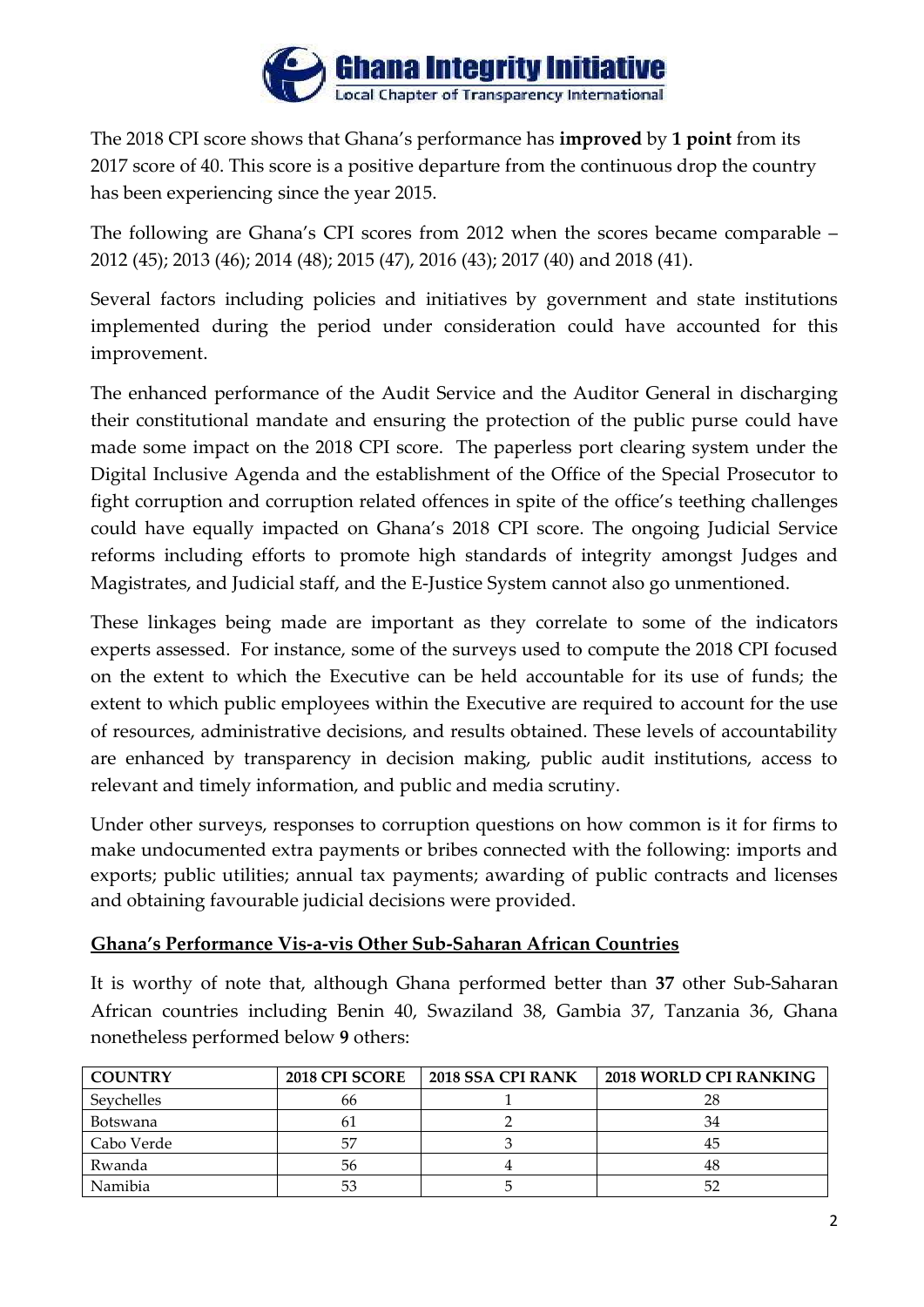

| Mauritius             | 51 |    | 56 |
|-----------------------|----|----|----|
| São Tomé and Príncipe | 46 |    | 64 |
| Senegal               | 45 |    |    |
| South Africa          | 43 |    |    |
| Burkina Faso          | 41 | 10 | 78 |
| Ghana                 | 4  | 10 |    |
| Lesotho               |    |    | 78 |

In 2016, Burkina Faso and Lesotho performed below Ghana. In 2017 these two countries performed better than Ghana, however Ghana is now at par with them.

#### **What needs to be done**

According to Patricia Moreira, Managing Director of Transparency International (TI), "With many democratic institutions under threat across the globe – often by leaders with authoritarian or populist tendencies – we need to do more to strengthen checks and balances and protect citizens' rights". To make real progress against corruption and strengthen democracy around the world, Transparency International calls on all governments to:

- i. strengthen the institutions responsible for maintaining checks and balances over political power, and ensure their ability to operate without intimidation;
- ii. close the implementation gap between anti-corruption legislation, practice and enforcement;
- iii. support civil society organisations which enhance political engagement and public oversight over government spending, particularly at the local level;
- iv. support a free and independent media, and ensure the safety of journalists and their ability to work without intimidation or harassment.

Ghana's performance notwithstanding, GII is of the opinion that, the country could have possibly scored higher if allegations of corruption during the period under review were expeditiously investigated, prosecuted and appropriate sanctions meted out to culprits.

Specifically, GII recommends that:

- 1. Government must take a critical look at elements that promote public sector corruption including patronage, nepotism, secret political party financing, suspiciously close ties between politics and business etc and work to minimise if not completely eradicate them from our society as these affect the perception and experiences of stakeholders in the various surveys that are used to compute the CPI;
- 2. GII once again calls on Parliament as a matter of urgency to ensure the passage of the Right to Information (RTI) Bill and the Conduct of Public Officer's Bill into laws